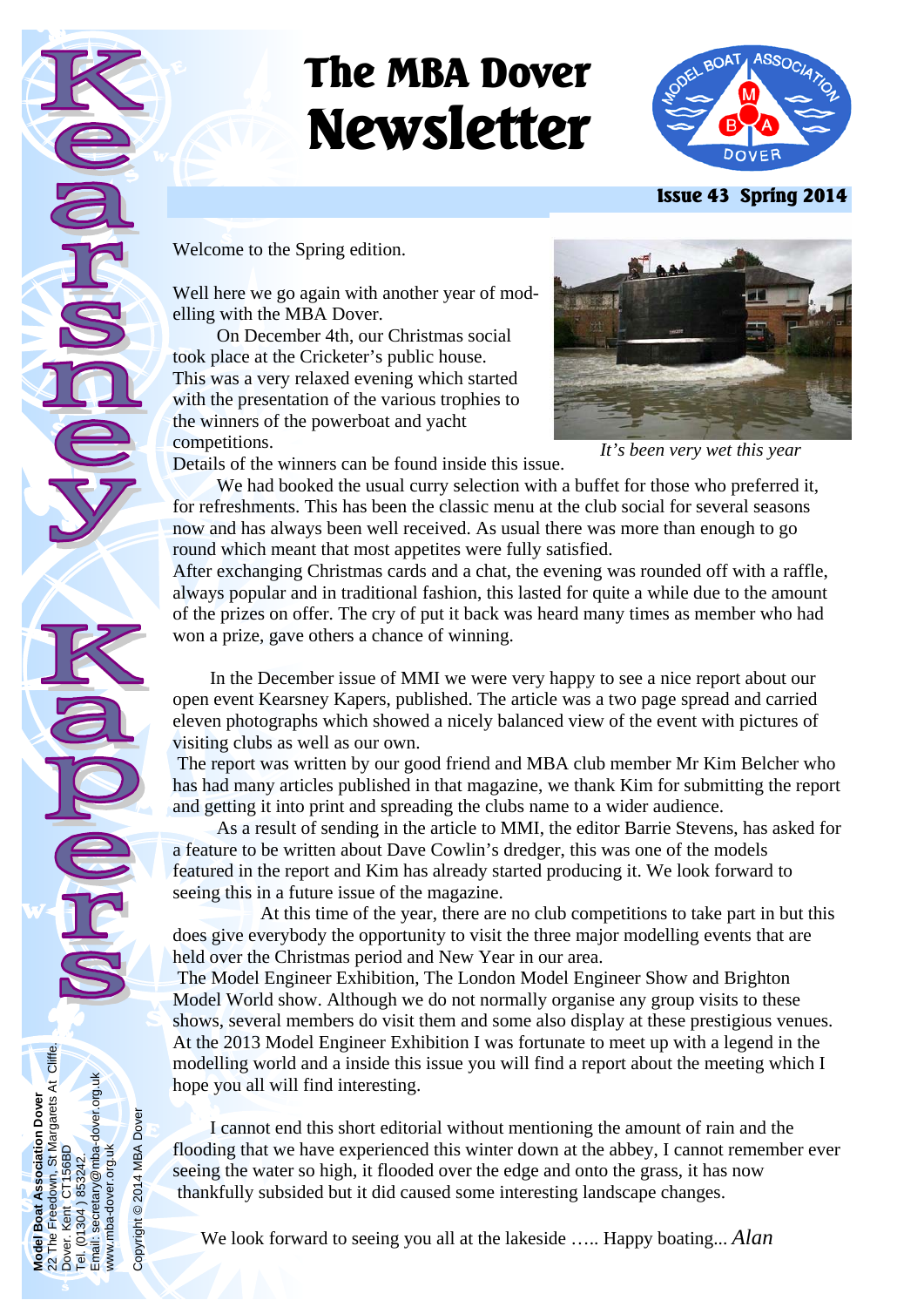## Competition results for 2013

## **Power Boat Section**

#### Steering

 **1st** Phil Ribton … **2nd** Kelvin Castle … **3rd** .. Reg Archer Springer Barge Push

 **1st** Len Ochiltree **2nd** Peter Cook **3rd** ..Bernard Le Ny Tug Towing

 **1st** Len Ochiltre**e 2nd** Alan Hounsell **3rd** Kelvin Castle Club 500

**1st** Alan Hounsell **2nd** Len Ochiltree **3rd** Peter Cook



Club Chairman, Peter Cook presents the Steering award to Phil Ribton

# **Yacht Section**

2012 Frostbite Series (7/10/12 to 30/12/12)

 1st Colin Goldsmith - Foxy Lady 2nd Dick Sadler - One 2013 Icicle Series (13/01/13 to 07/04/13)

 1st Andy Goldsack - P2 2nd Kieth Worsdell - Marilyn 2013 Summer Series (28/04/13 to 08/09/13)

 1st Andy Goldsack - P2 2nd Len goldsack - Bakersfield 2013 Regatta Series (21/04/13 to 21/07/13)

> 1st Alan Hounsell - Moonwind 2nd Barbara Rudge - Crystal



The Venue



Len O receiving one of three awards from Peter

Len and Andy , father and son winners of the Summer Series enjoy their success

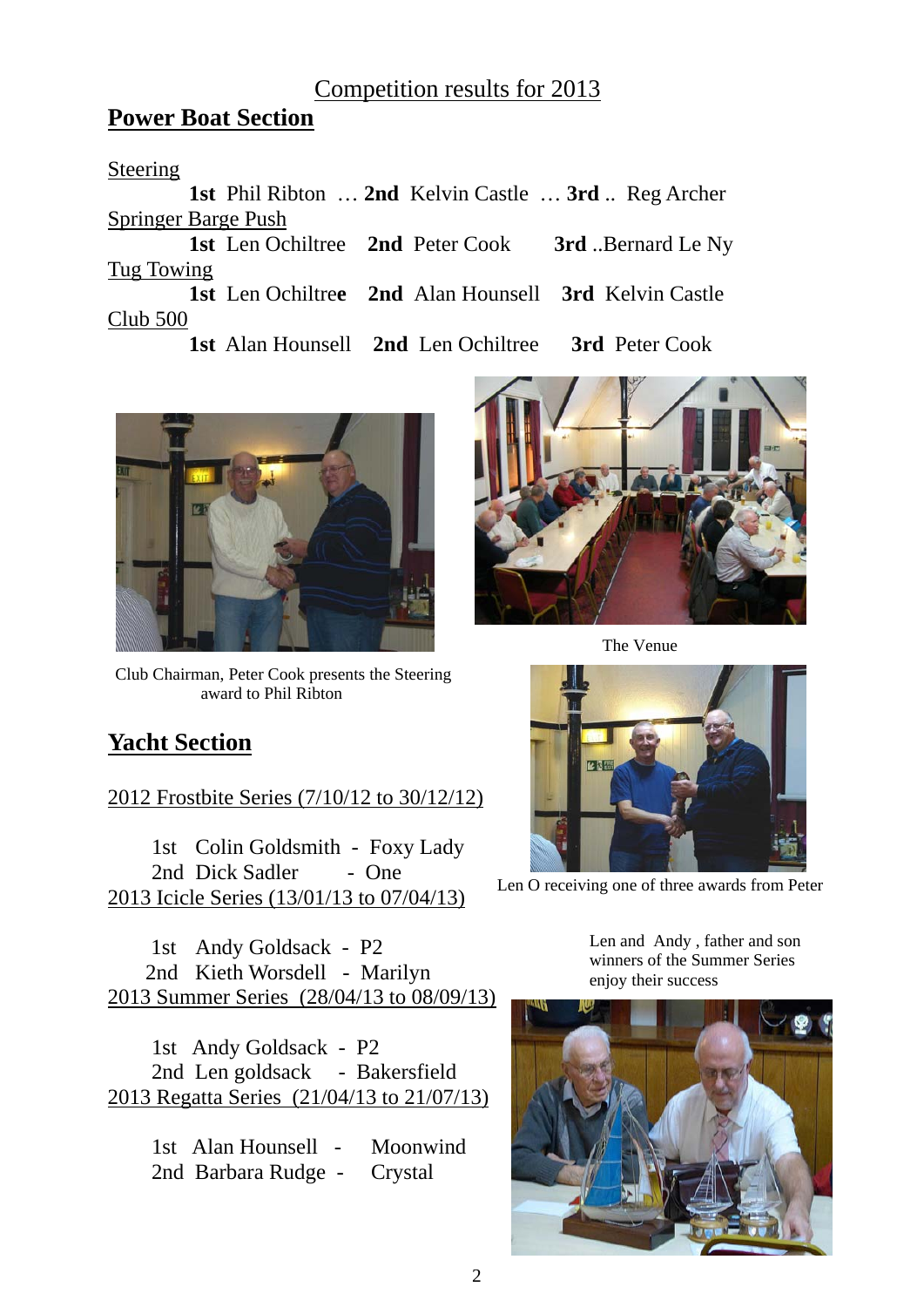#### **An Experience at the Model Engineer Exhibition**

` At the recent Model Engineer Exhibition at Sandown, I was privileged to meet up again with the very well respected warship modeller, Mr Alex MacFadyern. Alex is famous for the extremely well detailed model of the battleship HMS Vanguard which was built over 30 years ago now and is at present housed in the Childe Beale model museum in Berkshire. He is also responsible for building the G3 projected battleship Renown, this is another magnificent model that has won Gold medals and championship cups at many shows. Add to this another brilliant model of the Battle Class destroyer HMS Barossa, a very high quality model that has won many awards and you will realise that this modeller is one of the highest quality model makers that we have in this country.

 Alex builds to a constant 1/96 scale, 1/8th=1foot, this is the scale used by many warship modellers, it makes detail work very small but when done correctly, looks superb and realistic. Ron Dean of Dean's Marine, uses this scale for most of his range of warship kits.

Alex was very keen to show me his latest creation , the French Battleship Richelieu, this ship was part of the French Navy given an ultimatum by Churchill to hand over the ships to the allied forces during WWII but refused to do so, the Royal Navy launched an attack on the ships anchored in Dakar Harbour and the Richelieu was badly damaged. She was eventually taken to the USA where she was repaired and refitted; it is in this configuration that the model is based on.

 I had seen parts of the model being constructed over several years, Alex regularly displays his models with the Phoenix model club which is located in the Esher area of London where the exhibition is usually now held. He actually only lives 10mins from the show and so the invitation to visit his workshop was eagerly taken up. Before entering the workshop area I was shown the many medals and awards that his models have won over the years, on the walls were medals won in the International NAVIGA World Championships, these are the highest awards that can be won in our hobby, you just cannot get any higher! Both Vanguard and Barossa have won the top awards and this year, 2013, it was held in Russia.

 Into the workshop and wow! The Richelieu was on a table and took up most of the area, almost complete she looked fantastic, he showed me draw fulls of parts that were destined for the model, all complete and just waiting for the superstructure and hull to be finally painted before being fitted. There were the main armament turrets with three scale barrels that had working breeches and can be fired electronically, a black powder charge is inserted and fired by radio control, the power of the gun is impressive, he told me that one time during testing the spare charges were kept in the turret waiting to be loaded, a flash during firing ignited all the charges and blew the turret off!

 The quality of all the work was beyond belief, every hatch, every small gun and all the other parts which normally would be moulded were individually constructed, he told me that a mould would reproduce any faults that would show through all of the fittings, correct but a very time consuming process I thought, but as I have pointed out, he is a world champion.

 The workshop was warm and well lit; there were racks of materials neatly labelled, brass sections, strip and angle all in their own little sleeves. Aluminium sections likewise and all other materials neatly arranged and to hand. Alex rarely uses plasticard, he has an aversion to it believing that it is not stable enough and will degrade over time, it has its place and is used but only for the smallest of parts, I attempted to explain that it is much better than he thought but still insists he will not use it. Wood, 1mm 1.5mm and 2mm marine ply is the preferred material to use. Sheets of it are prepared and undercoated ready to be fabricated into superstructure blocks, litho plate is added to give a fine finish for painting and to give a crisp edge to the construction. His tools are also of the highest quality, Swiss tweezers that cost an arm and a leg are used to position the finest of fittings, he showed me miniature files and broaches which cost tens of pounds each, naturally all these tools have been bought over a lifetime and looking at in that light, the costs are probably not that great but mention 50 quid for a small file and most modellers will take a sharp intake of breath. Of interest to me was the way every miniature drill was set into its own pin vice and arranged around a wooden block holder, there must have been 100 drills ready to be used all numbered and set out in meticulous order. Another useful tool was a wire for spot placing the smallest amount of superglue, the wire used was passed through a hypodermic needle as a holder and could be fed through it as it became blocked. A PTFE block was used as a receptacle for the glue.

 After nearly four hours of modelling heaven, I made my exit and drove home, my mind was full of questions that I should have asked but there will be another time. Alex Mac Fadyern is a gentleman who is of the old school, he does not do computers or anything like that, he is one of a handful of model makers who I have respected for many years and it is a privilege to call him a friend.

One last quote from him that I love was, "Anything built over  $1/96<sup>th</sup>$  scale, is carpentry!"

Alan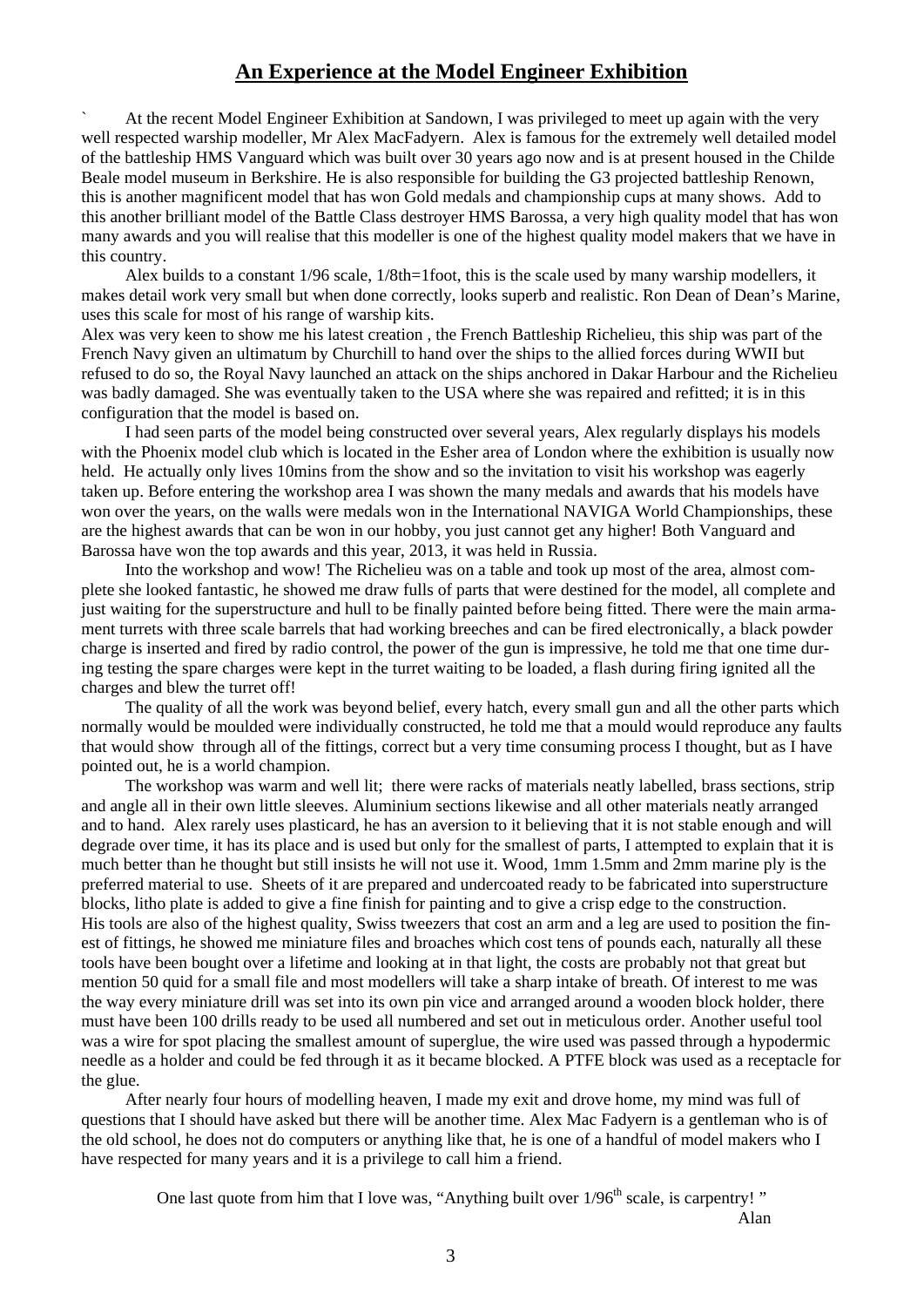# **For Sale**

I have received this information from **Alan Argent**, a member of the Moorhen model Boat Club in Harlow. He is offering for sale two models, as a friend I have offered to publish it in our magazine. He has a Pegasus 3, twin screw motor yacht, scale 1:32, 1.2m long powered by a 6 volt 10AH/20HR battery with two Permax 480 motors, speed controller is Electronize FR30HX. £350 crid

**Bernard Le Nv** has informed me that he has a spare Club 500 for sale. It is minus the speed controller but apart from this, it is complete, install your own R/C and your ready to race. £20.00 contact Bernard on 01304 362584

**Bob Davis** is offering a large fibreglass hulled motor cruiser, this model is almost finished and



just needs shafts fitted and motors installed. The hull is 48ins long and has a beam of 18ins.

It has a wooden superstructure that is ready painted. Not very much information is known about this model but it appears to be a one off model and is built to a high standard, anyone who wants a large traditional model will be very glad to own this boat.

It is offered for the reasonable price of £100.00 o.n.o.

**John Keeble** who is well known for his varnished wooden fishing boat My Gail that has won many awards within the club has been in touch and has sent this advert in for publication. It is sad when a member decides to give up modelling but John has decided to give up model boat building and would like to sell all displayed here as one lot.

Part started project ( HMS Ferocity ) Based on a 1/24 scale Perkasa kit History and pictures including parts listed below, Wooden Hull sized and built for Ferocity 2 x Brass 3" Dia propellers' 2 x 10" m5 prop shafts ( new) 2 x 10" m5 Prop shafts made up 2x large Rudders with servo arms and connections 4x naval MTB crew all different. 2 x 1.5 inch life rings. 1 set port starboard and running lamps with Led directional bulbs 1 compass head A number of cabin window surrounds 1 radar scanner with adapted mini servo 4x wooden Torpedoes' with 8 small brass propellers Lots of wooden parts from kit . Tools and a box of modellers' bits and bobs ???

Old Dremel scroll saw (4 blades no sander) Expo speed drill will pillar post. Drills and bits.

Sale all as one item £100 or near offer the lot. Contact John direct at 01303 265133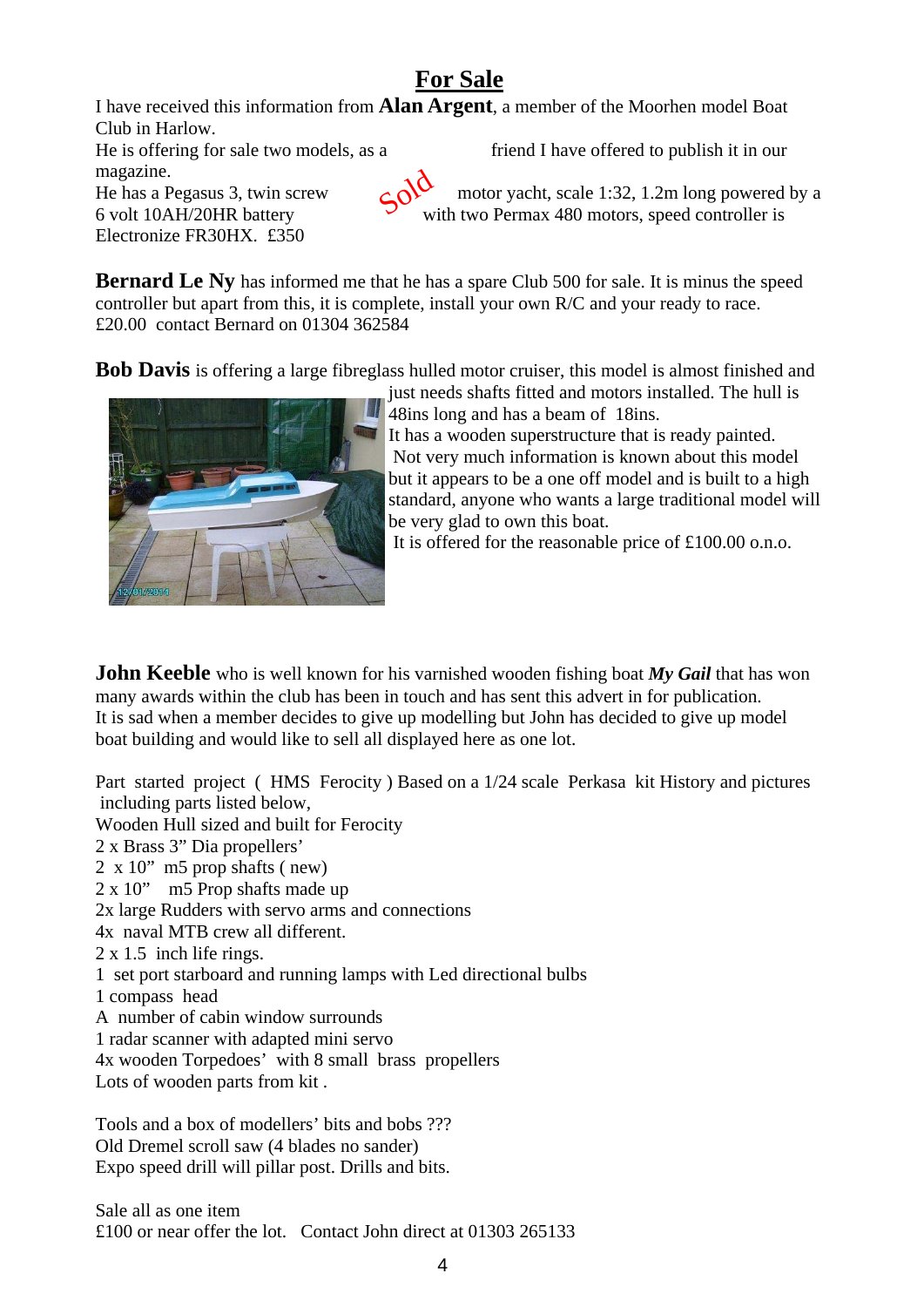# *Some Important Information*

 It has been brought to my attention that some members still believe that because the yacht races are run very frequently, almost every other weekend, that the powerboats are not permitted to be used on these days. *This is most definitely not the case.* 

Following the corruption of our diary dates on the website last year, it did appear that yacht races were the only thing that was happening on the water within the club, this has hopefully now been sorted

We have had endless discussions about this matter and now believe that most members are fully aware of the situation but just to put the point forward again and to make it very clear to everyone,

*powerboat operations are allowed and encouraged on all dates including yacht race days.*  We have a very healthy yacht section who us the water fully and obviously need to race in areas that the powerboats might use sometimes, but this does not stop powerboats from sharing the lake. All that is asked is that when the yachts are racing on a scheduled race date, that respect is given to each others requirements.

It is no problem for powered craft to keep out of the way of the sailing boats if they are racing, but the sailors do not have the advantage of engine power to avoid the motor boats if they stray into their area.

Many thanks for everybody's cooperation

………………………………………………………………………………………………………

### **International Model Boat Show**  Leamington Spa

November

This picture was spotted on the Model Mayhem site by Len Ochiltree and forwarded on to me. Kim Belcher is doing the commentary on Chris Scott's display of his James Bond "Q" Boat, Chris is

on the right in a black T shirt with 007 on it. On the left of the picture is Steve Dean, well known for the commentary and acoustics at most major shows and next is Lee Westwood, the chairman of Watermead Model Boat club in Aylesbury. Next to him is Guy Bagley the famous Lego boat man. The short grey haired old gent in the middle is yours truly, am I really that short?

Kim also done the commentary for the lifeboat Enthusiasts display later in the day.

 This was the first time I had displayed at the show for many years, and was very enjoyable weekend.



## **The Model Engineer Exhibition and London Model Engineering Exhibition**

These two shows have always been on my list of visits and this year was no exception, The traditional Model Engineer Exhibition was once again held at Sandown Park and again was slightly disappointing mainly due to a lack of entries in the competition by the model boat community. The standard was good though for the 14 models that were entered.

The London MEE was again by contrast, very well supported. Although not competing for any individual prizes, there were some fine model boats to be viewed. Clubs display their models in a special area and a prize for the best stand is made, this year it was won by the Moorhen boat club from Harlow in Essex. There were of course many other types of models to be seen and many old friends to meet, another good show well worth visiting.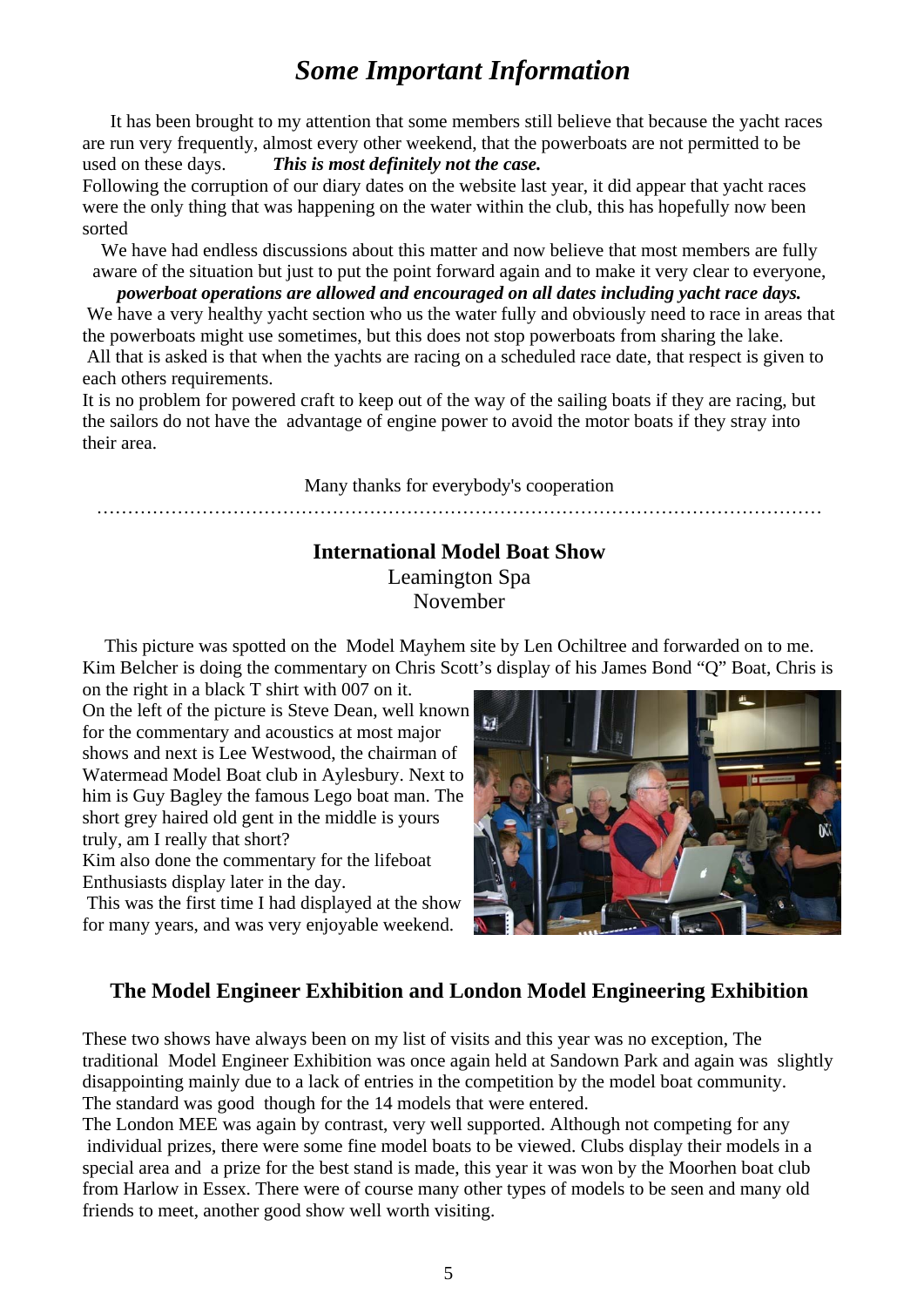## **The Brighton Model World Show**

 This show was attended by Kim Belcher and yours truly who exhibited as part of the Lifeboat Enthusiasts' Society. The show lasts for three days and we attended for the whole of that period. Hand-outs to promote the show, were given to members at our February club meeting and a flyer posted on our notice board.

 The Brighton show is a multi disciplined one with all types of models, but the model boating side of it has grown to be a major section and is well worth attending.

 This year the show's theme was the RNLI so we fitted in well, there is also a Southern Model Lifeboat Society in operation as well as the Lifeboat Enthusiasts' Society, and these clubs were also joined by an individual member from the West Country who displayed his models independently.

| <b>Model Boat Association Dover</b><br><b>Club Committee Members</b><br><b>July 2012</b>                                                           | <b>MBAD</b> Club information          |        |
|----------------------------------------------------------------------------------------------------------------------------------------------------|---------------------------------------|--------|
| Chairperson : Mr Peter Cook - <sup>®</sup><br>01233 641599<br><b>Secretary: Mr Alan Poole</b><br>01304 853242<br>Email: secretary@mba-dover.org.uk | ASSOCIA<br>JODEL BOAT<br><b>DOVER</b> |        |
| Treasurer: Mr David Cowlin <sup>®</sup><br>01304 371283                                                                                            |                                       |        |
| <b>Membership Secretary:</b>                                                                                                                       | <b>Model Boat Association Dover</b>   |        |
| <b>Mr Ted Goldring <math>\mathbb{R}</math></b> 01304 380778<br>Email: membership@mba-dover.org.uk                                                  | <b>MBA Merchandise</b>                |        |
| Webmaster: Mr Phil Ribton <sup>®</sup><br>01304 820215                                                                                             |                                       |        |
| <b>Scale Secretary:</b>                                                                                                                            | Caps                                  | £5.00  |
| Mr Len Ochiltree<br>01233 627469                                                                                                                   | <b>Sweat Shirts</b>                   | £14.00 |
|                                                                                                                                                    | <b>T</b> Shirts                       | £8.00  |
| <b>Newsletter Editor:</b>                                                                                                                          | Polo Shirts                           | £12.00 |
| <b>Mr Alan Poole: <math>\textcircled{}01304853242</math></b><br>Email: editor@mba-dover.org.uk                                                     | Enamel Pin Badge                      | £2.50  |
| <b>Yacht Coordinator:</b><br>This position is vacant                                                                                               |                                       |        |

#### **Website - WWW.mba-dover.org.uk**

List of outside area model boat events that club members might like to attend

| <b>Brighton Model World Exhibition</b>  | 21/22/23            | February  |
|-----------------------------------------|---------------------|-----------|
| National Model Boat Show (Coalville)    | 5/6                 | April     |
| Dortmund (Germany) show                 | 9/10/11/12/13 April |           |
| Alfold                                  | 30/31/1             | May/June  |
| <b>Sumners Pond</b>                     | 21/22               | June      |
| Wings and Wheels                        | 28/29               | June      |
| Fun Day, Deal ATC,                      | 17 <sup>th</sup>    | Aug       |
| Southern Model Show Headcorn            | 13/14               | September |
| International Model Boat Show (Warwick) | 7/8/9               | November  |

This list is compiled from information received from literature published in 2013, It is in no way exhaustive and may be added to at a later date.

 Please check nearer to the date of any show to ascertain if it is definitely on, the MBA Dover cannot be held responsible for any errors or omissions.

Please inform the Secretary, Alan Poole (01304 853242) if you know of any other events that you feel needs to be added.

 (*Please note that the Deal ATC event has moved date and location, and the Childe Beale model show has been cancelled, at least with the organiser who originally planned it.)*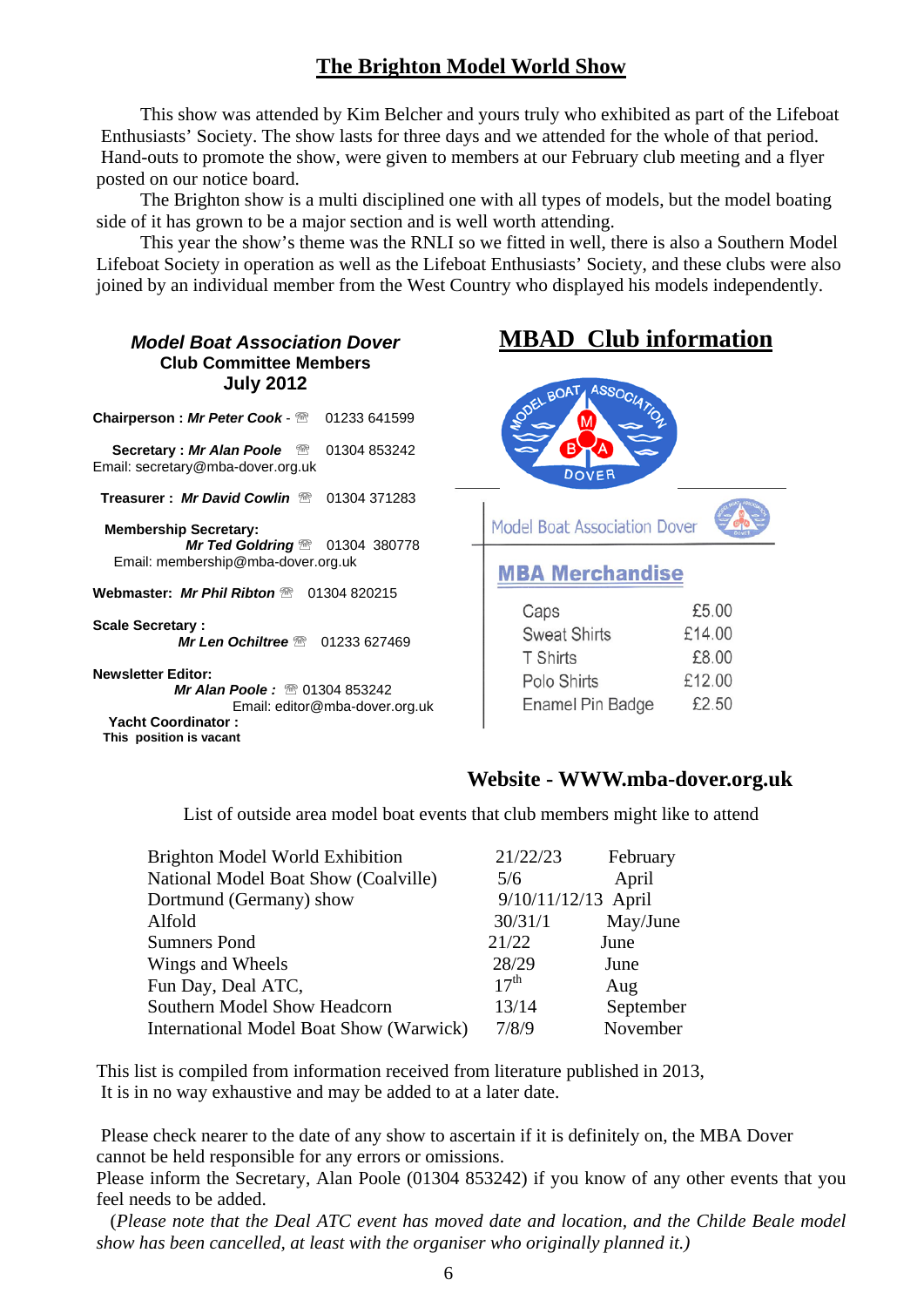This article was published some time ago but I make no apologies for reproducing it again, it is an interesting subject that often causes some confusion when modellers try to discuss model scales.

#### **What is scale and how do you express it?**

This little article may help to explain how the scale of a model can be stated, hopefully, it might help to answer some questions about the scales used on our models.

As an example, we are all used to saying, e.g.  $1/24^{th}$  scale, or expressed another way,  $\frac{1}{2}$  inch to the foot, or  $\frac{1}{2}$  = 1' but what does it all mean?

Well take the first example  $1/24<sup>th</sup>$  scale, this means that the model will be 24 times smaller than the original, or, if the real boat measures 24ft, the model would measure 1ft or 12 inches. 1/2inch to the foot or  $\frac{1}{2}$ " = 1' would be one foot divided by 1/2inch, answer 24.

To find the scale of a model we need to know what the real vessels length is, then divide it by the length of the model or the scale chosen, sometimes this gives a really odd size that doesn't easily convert to a conventionally known scale. You do need to know the prototypes size before you can scale it. Our models are normally expressed in imperial scale but European modellers use the metric system that is easier to work out, metres, millimetres etc. Here in the UK we divide a foot by inches or fractions of an inch to get our scale.

 Another reason that I have compiled this little article is because I was asked what 5/8ths scale was and how many times smaller than the original that would be.

A simple enough calculation you might think, but it gets a little complicated, the actual answer is 1/19.2 scale because there are 96 1/8ths in a foot and we have 5 of them which we divide again into the 96 making 19.2. The common model boat scale of 5/8ths, turns into a very uncommon vulgar fraction of 1/19.2th ! or expressed another way, 1:19.2th scale. I ended up producing a graph from full size 1:1 to 1/96, this was to show the results which are surprising, as the scale reduces it shows a sharp tailing off of the fractions of an inch between the scales.

It is natural to think that dividing an inch up gives us the answers, some work but others don't.  $1/12$ th scale is one inch representing 12inches,  $1/24$ <sup>th</sup> scale is  $1/2$ inch representing 12inches, but half way between  $1/18^{th}$  scale is not 3/4inch representing 12inches, if you study the graph, you will realise why.

The graph will also show that there is very little difference between say,  $1/48^{th}$  and  $1/50^{th}$ , and even less between  $1/96<sup>th</sup>$  and  $1/100<sup>th</sup>$ . If you are a collector of  $1/1200$  or  $1/1250<sup>th</sup>$  scale miniature ships, the difference becomes very difficult to measure, almost negligible really.



You will also see that if we extend the graph all the way down to  $1/1200$  from the  $1/24<sup>th</sup>$  shown on the scale, the difference between 1/1200 and 1/1250 is almost impossible to measure. The actual measurement for 1/1200 scale is 100 feet to the inch.